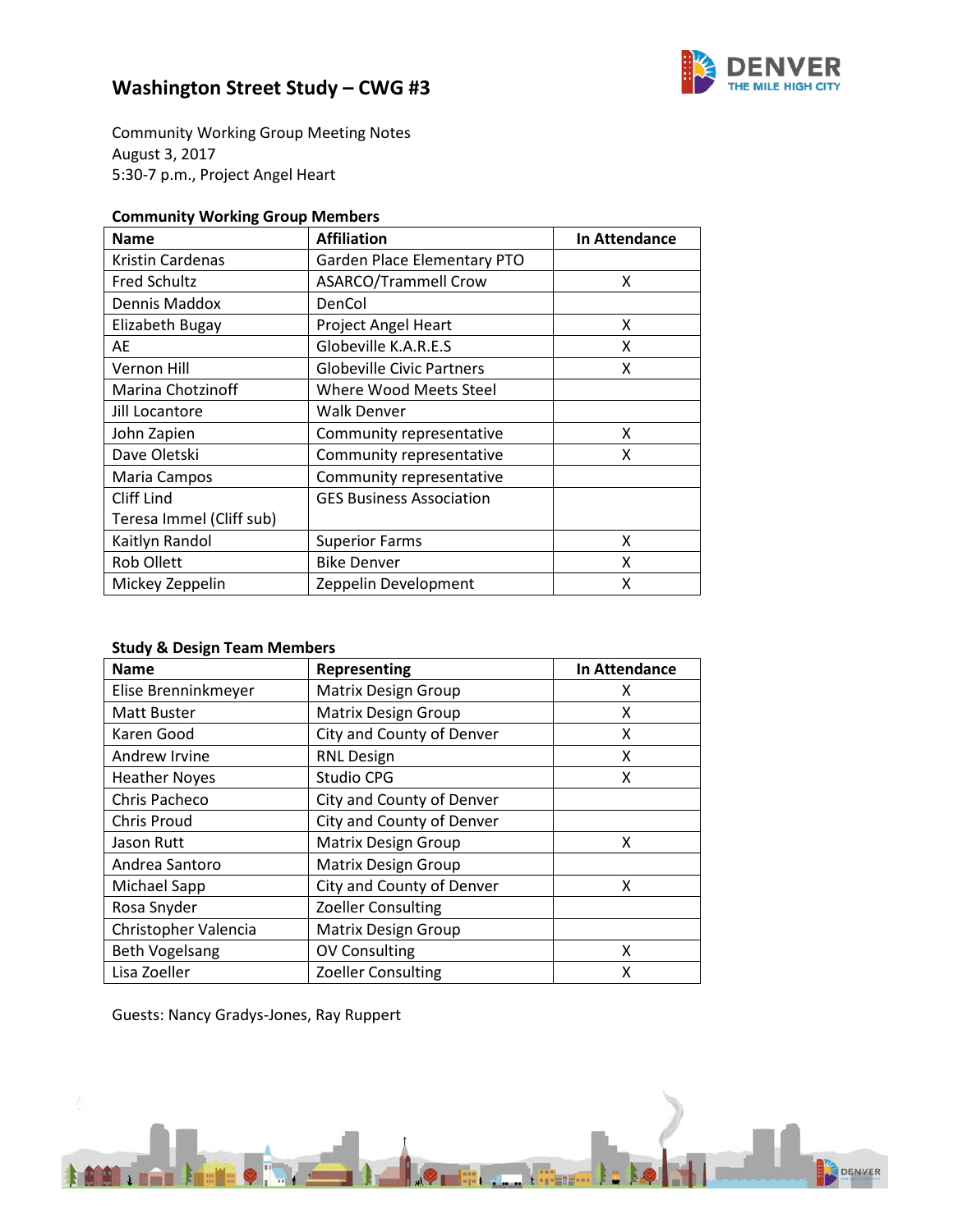## **Washington Street Study – CWG #3**



#### **Introduction:**

Jason stated that the main agenda item for the evening will be to have the CWG members go through the exercises that are planned for the public meeting and to provide feedback on their value and whether they should be adjusted in preparation for the general public on August 15. Jason then went through a short presentation about ongoing study results and an explanation of the exercises for the public meeting.

#### **CWG and guest Comments:**

Prior to starting the exercises the following comments were made:

Vern: The community wants to know short-term and long-term solutions, he is concerned that the openhouse format might not be able to address this, particularly in regards to addressing truck traffic and truck needs.

AE asked that we have larger images of the study site that include the surrounding neighborhood; with regards to truck traffic, the current needs of truck traffic should not be the focus and burden to resolve with this Washington Street Study; bike lanes on Washington will displace parking and we need to be sensitive to this balance, as this has been an issue along Lincoln Street as well.

There was also some interactive discussion about the need for bike lanes on Washington and whether the lack of cyclists on the road now is due to a lack of facilities or lack of need. Is this a matter of, "If we build it, will they come?" Karen Good added that we are looking at a full range of options, but one option that is not on the table is the option to have a non-protected bike facility. If we have a bike facility, it needs to be protected from vehicular and truck traffic.

#### **Exercise Process:**

CWG members and guests then went through a process to design their ideal cross-section of the road, to see the resulting road width needed, and then to project what this width would mean in terms of existing right of way. The group then reconvened to discuss whether this process was effective and how it might be modified for the August 15 public meeting.

#### **Comments & Questions by CWG members and guests:**

**Elizabeth B** likes the preferences board and felt that it was helped her better understand the options in choosing cross-section elements.

**AE** asked that we have cross sections for people to write on directly as a way to provide another method for collecting input and to indicate that the input is being acknowledged.

**John Z**. feels that we need a "time to vent" prior to doing these exercises so that we can get community issues on the table and then move forward on the exercise.

**Dave O**. acknowledged that he found the group process difficult to jump into and that at the public meeting we should have input methods for people that do not want to participate in the group aspects of the exercise

A general comment was that we might need more structure at the tables and have a smaller ratio of staff to community member.

**Fred S.** liked the hands on exercise. He suggested that we provide a bit more detail on the clear strips used to represent the road width—perhaps add in drive lanes, etc. He also felt that we need to explain parking during this process and that parking for the entire length of the road might not be necessary or good.